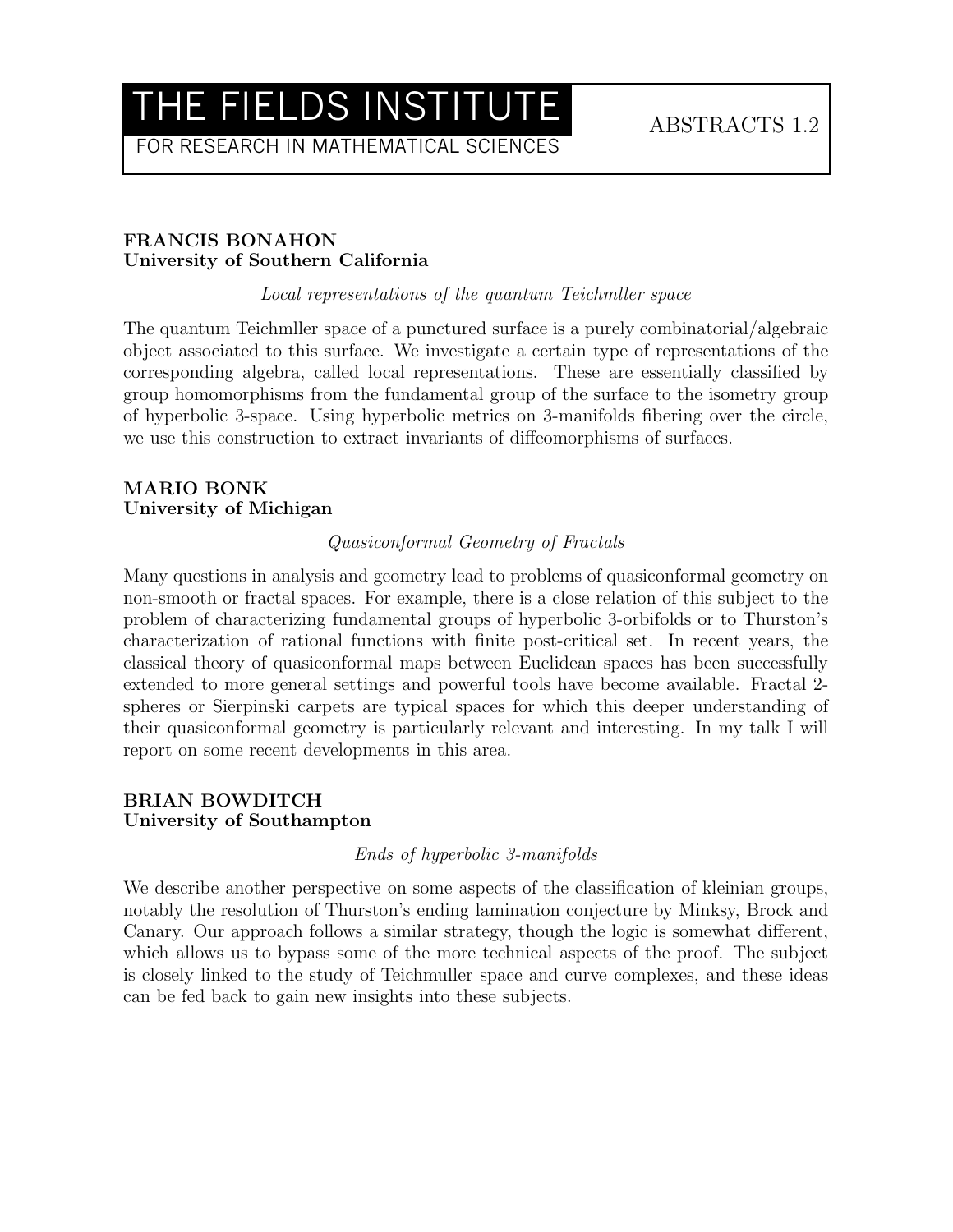FOR RESEARCH IN MATHEMATICAL SCIENCES

#### KENNETH BROMBERG University of Utah

Drilling, grafting and the ending lamination theorerm

We will present a new proof of the Brock-Canary-Minsky ending lamination theorem. As in the original proof, our starting point will be Minsky's a priori bounds on the length of certain closed geodesics in hyperbolic 3-manifolds homotopy equivalent to a surface. From there the two proof's diverge. Roughly speaking we avoid many of the difficult geometric limit arguments of the original proof by using the techniques of grafting and drilling. This is joint work with J. Brock, R. Evans and J. Souto.

#### RICHARD CANARY University of Michigan

#### Untouchable points in boundaries of deformation spaces of Kleinian groups

In the last decade it has been discovered that deformation spaces of Kleinian groups can have quite complicated topology. Most dramatically, Ken Bromberg recently showed that the space of punctured torus groups is not even locally connected. On the other hand, it is expected that the topology behaves well at quasiconformally rigid points in boundaries of deformation spaces of Kleinian groups. In various situations, we will show that there is no bumping or self- bumping at such points. This is joint work with Jeff Brock, Ken Bromberg and Yair Minsky.

#### DAVID GABAI Princeton University

Volumes of Hyperbolic 3-Manifolds

We discuss our efforts to address the Thurston, Matveev - Fomenko, Weeks Complexity conjecture, that low volume hyperbolic 3-manifolds are of small combinatorial/topological complexity. Joint work with Rob Meyerhoff and Peter Milley.

#### STEVE KERCKHOFF Stanford University

#### The other geometries

This will be a discussion of some of the other geometries in dimension 3 (connecting them to hyperbolic geometry, of course!). The point will be to view them in the context of projective geometry where the transition between geometries becomes seamless. Applications to deformation theory, local rigidity, and the orbifold theorem.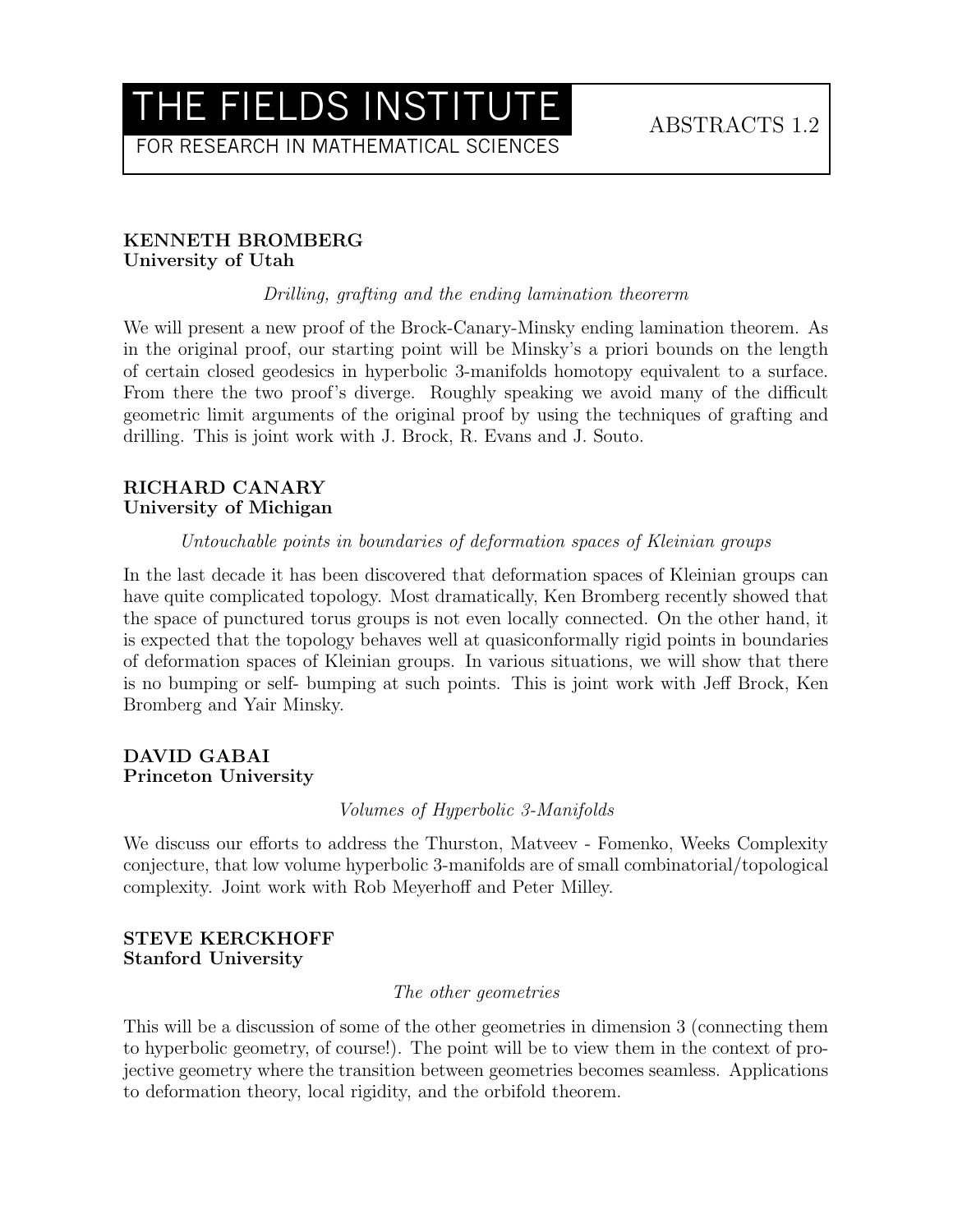FOR RESEARCH IN MATHEMATICAL SCIENCES

## LEE MOSHER State University of New Jersey

Axes in Outer Space (joint with M. Handel)

We develop a notion of axis in the Culler–Vogtmann outer space  $X_r$  of a finite rank free group  $F_r$ , with respect to the action of a fully irreducible outer automorphism phi. Unlike the situation of a loxodromic isometry acting on hyperbolic space, or a pseudo-Anosov mapping class acting on Teichmuller space,  $X_r$  has no natural metric, and phi seems not to have a single natural axis. Instead our axes for phi, while not unique, fit into an "axis bundle"  $A_{\phi}$  with nice topological properties:  $A_{\phi}$  is a closed subset of  $X_r$  proper homotopy equivalent to a line, it is invariant under phi, the two ends of  $A_{\phi}$  limit on the repeller and attractor of the source–sink action of phi on compactified outer space, and  $A_{\phi}$  depends naturally on the repeller and attractor. We propose various definitions for  $A_{\phi}$ , each motivated in different ways by train track theory or by properties of axes in Teichmuller space, and we prove their equivalence.

#### MARK SAPIR Vanderbilt University

#### Asymptotic cones and actions on tree-graded spaces

The talk is based on the joint work with Cornelia Drutu, Alexander Olshanskii and Denis Osin. Many questions about automorphisms and endomorphisms of groups, JSJdecompositions, the Hopf and co-Hopf properties, solutions of equations in groups, etc. lead to actions of groups on asymptotic cones of themselves or asymptotic cones of other groups. In the hyperbolic case this leads to the Rips-Sela theory. We show that it can be extended to a very large class of groups whose asymptotic cones have cut points.

#### PETER SHALEN University of Illinois at Chicago

#### Classical 3-manifold topology and hyperbolic volume

The study of volumes of hyperbolic 3-manifolds has developed into a rich subject in which many different techniques interact. In these talks I will describe ongoing work with Marc Culler in which we bring some of the most classical techniques in 3-manifold topology, in combination with such recent developments as the proof of Marden's conjecture and Perelman's estimates for the Ricci flow with surgery, to bear on the investigation of connections between the volume of a hyperbolic 3-manifold and such classical invariants as homology and Heegaard genus.